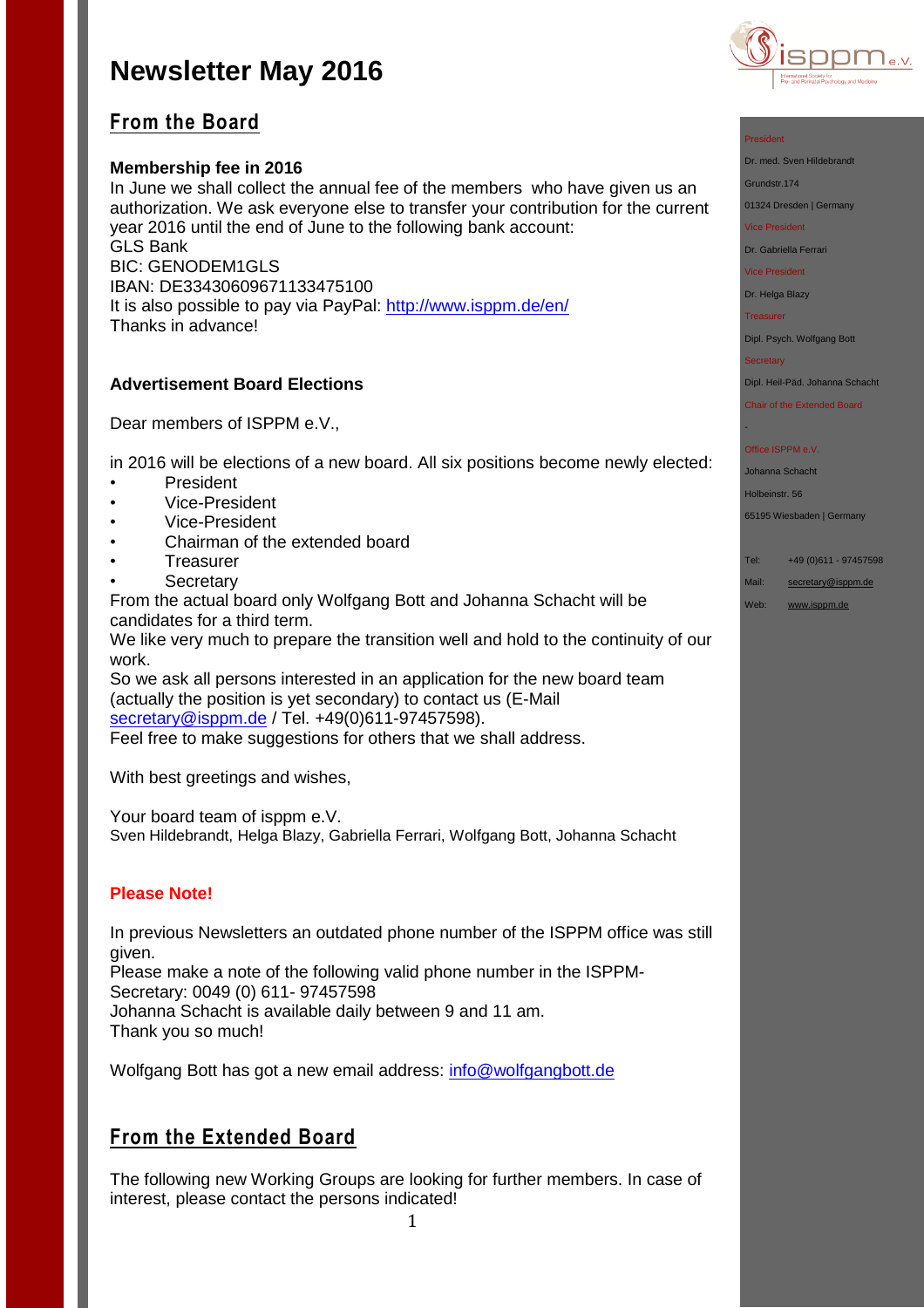**Working Group "Alone born twins"** Contact: Petra Becker and Britta Steinbach, E-Mail: [info@twin-light.de](mailto:info@twin-light.de)

**Working Group "Prevention in Obstetrics"** Contact: Judith Raunig, Vienna, E-Mail: [info@nach-dem-kaiserschnitt.at](mailto:info@nach-dem-kaiserschnitt.at)

## **From the Network**

### **Wombtwin**

We are grateful for the **generous donation of 3.180,00 € from** [Wombtwin,](http://www.wombtwin.com/) the association founded by **Althea Hayton**, who died much too early recently.

The ISPPM board hopes to continue this cooperation with UK specialists in the phenomenon of prenatal sibling loss.

### **ENCA**

### **Association Roda, Croatia Women Deliver global conference**

This year's conference is being held in Copenhagen, Denmark from 16 to 19 May 2016, and Roda is honoured to be organising the Eastern Europe and Central Asia Regional Caucus together with Path. The topic of the Caucus is **Survive, Thrive and Transform Pregnancy and Childbirth**

### **Eastern Europe and Central Asia Caucus**

Reproductive Health Issues that Impact Women during Pregnancy, Childbirth and Postpartum To May 20, you can provide feedback on these theses on the Internet: [http://www.roda.hr/udruga/projekti/women-deliver/reproductive-health-issues-](http://www.roda.hr/udruga/projekti/women-deliver/reproductive-health-issues-that-impact-women.html)

[that-impact-women.html](http://www.roda.hr/udruga/projekti/women-deliver/reproductive-health-issues-that-impact-women.html)

## **In Utero – Film Premiere Netherlands**

On May 27, 20:00 at Tiel, Theater de Agnietenhof. All Dates in the NL here: <http://inutero.info/>

For more information from our fields please visit our [facebook page.](https://www.facebook.com/ISPPM-eV-124066644364106/)

## **Events Diary**

## **Dates isppm e.V.**

**October 21 – 23, 2016 28th Annual Conference in Stolpen near Dresden Attachment/Bonding and birth in the transgenerational context** Birth as a resilience factor mental health Mental Health as a resilience factor of birth

The program will be online soon.



### President

Dr. med. Sven Hildebrandt

Grundstr.174

01324 Dresden | Germany

Vice President

Dr. Gabriella Ferrari

Vice President

Dr. Helga Blazy

**Treasurer** 

Dipl. Psych. Wolfgang Bott

**Secretary** 

-

Dipl. Heil-Päd. Johanna Schacht

Chair of the Extended Board

### Office ISPPM e.V.

Johanna Schacht Holbeinstr. 56

65195 Wiesbaden | Germany

Tel: +49 (0)611 - 97457598

Mail: [secretary@isppm.de](mailto:secretary@isppm.de)

Web: [www.isppm.de](http://www.isppm.de/)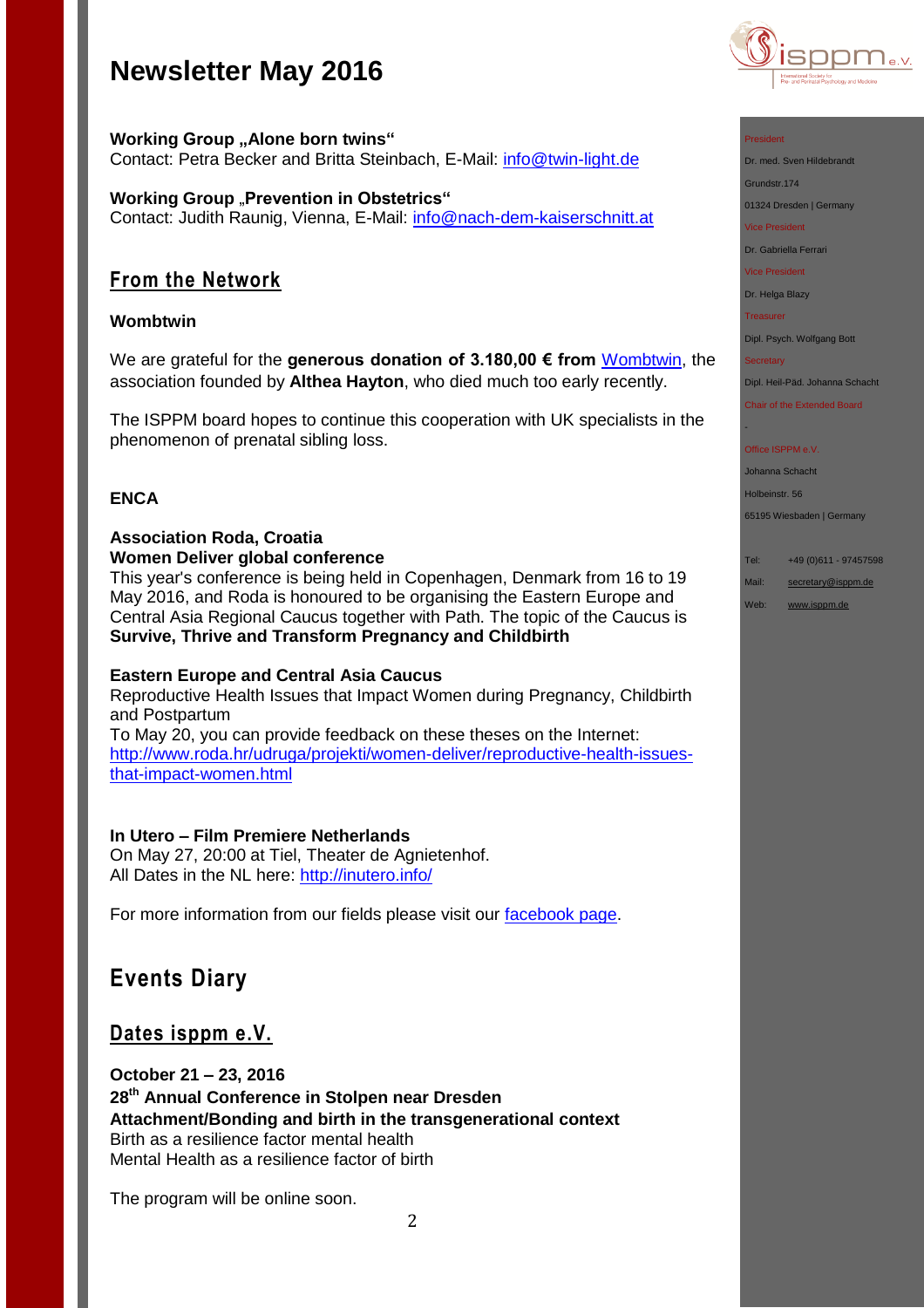## **Dates Conferences and Congresses**

### **May 28 – 30, 2016**

International Scientific and Practical Conference **Science and Birth Culture: Advances of modern science and culture in the interest of preservation of family health** Perinatal Psychology and Family Medicine

St. Petersburg

In the program: lectures on the prenatal psychology and medical aspects of pregnancy, birth and family health, experiences gained from the resourceoriented psychotherapy; Presentations of prenatal education classes and schools for parents; Film presentation "I feel - therefore I am" (a video essay on the 27th Congress of ISPPM in Berlin); Workshops.

The language of the conference is Russian, but we can provide translation for our guests. Please let us know as soon as possible about your wish to attend, so we can prepare everything in time.

Contact and additional information: [tsg86.98@gmail.com](mailto:tsg86.98@gmail.com) (Galina Tcyganok, co-organizer of the conference)

### **May 29 – June 2, 2016**

15th WAIMH World Congress **Infant Mental Health in a rapidly changing world: Conflict, adversity, and resilience**

Hosted by Israeli and Palestinian Infant Mental Health Associations, Prague <http://www.waimh.org/i4a/pages/index.cfm?pageid=3298>

**June 10 – 12, 2016**  Bonding Analysis Conference **"Der Neuland Seefahrer beginnt die Reise" Cologne** [Flyer Download](http://www.isppm.de/wp-content/uploads/2016/02/Flyer-BA-Tagung_2016.pdf)

**June 15 – 18, 2016 XXV European Congress of Perinatal Medicine (ECPM)** organized by the European Association of Perinatal Medicine (EAPM) Maastricht [https://www.eiseverywhere.com//ehome/144836](https://www.eiseverywhere.com/ehome/144836)

**September 3 – 9, 2016 Healthy Birth, Healthy Earth** A Findhorn Foundation Conference <https://www.findhorn.org/programmes/193/>



#### President

Dr. med. Sven Hildebrandt Grundstr.174

01324 Dresden | Germany

Vice President

Dr. Gabriella Ferrari

Vice President

Dr. Helga Blazy

Treasurer Dipl. Psych. Wolfgang Bott

**Secretary** 

-

Dipl. Heil-Päd. Johanna Schacht

Chair of the Extended Board

### Office ISPPM e.V.

Johanna Schacht

Holbeinstr. 56

65195 Wiesbaden | Germany

- Tel: +49 (0)611 97457598
- Mail: [secretary@isppm.de](mailto:secretary@isppm.de)
- Web: [www.isppm.de](http://www.isppm.de/)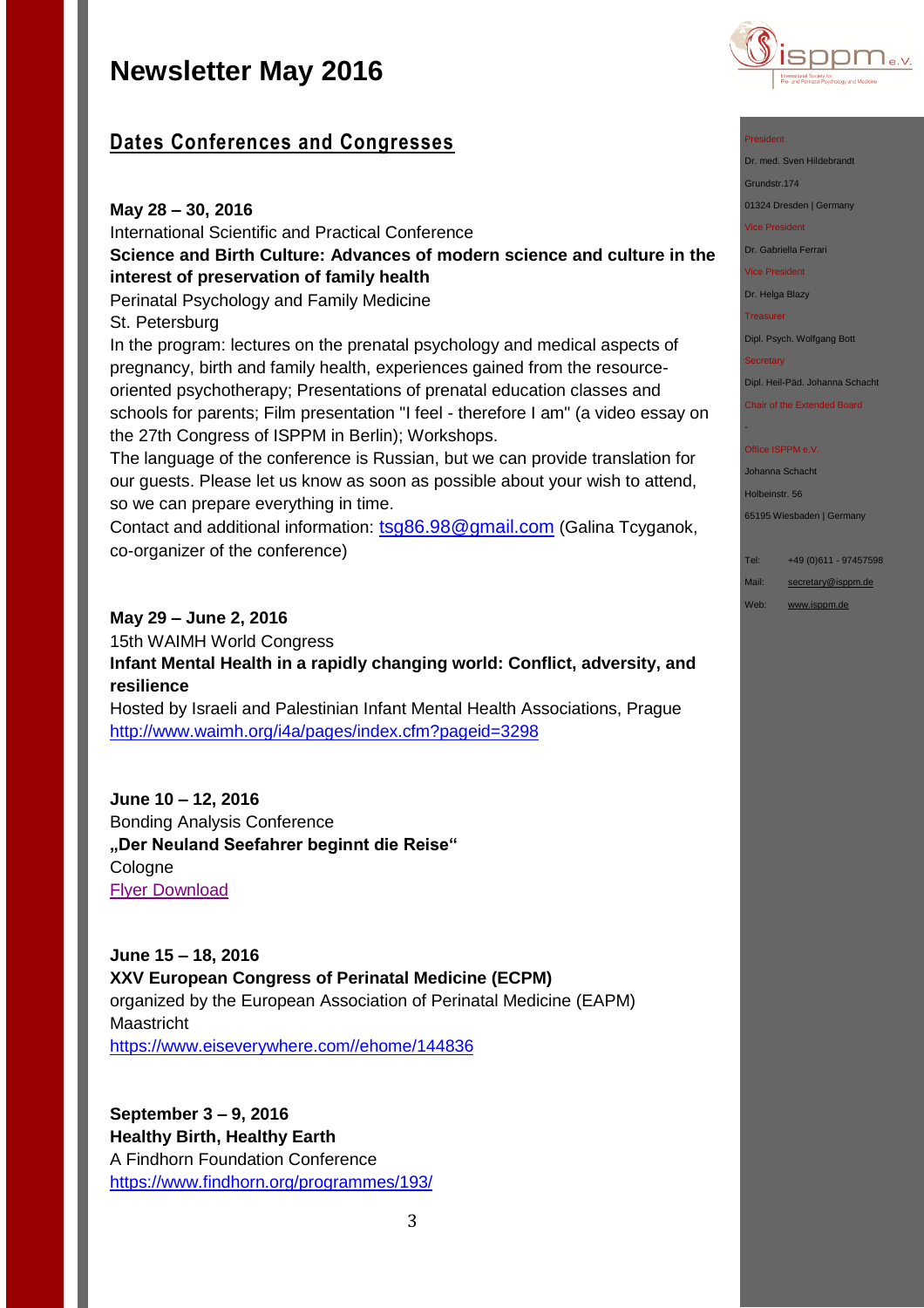

**September 7 – 10 The 2016 International Conference on Stillbirth, SIDS and Baby Survival** Montevideo, Uruguay The deadline for receipt of abstracts is March 31, 2016 <http://stillbirthalliance.org/news/conferences/isaispid-conference-2016/>

**September 16/17, 2016 2016 APPPAH Regional Conference** Bastyr University, 14500 Juanita Drive, Kenmore, WA 98028 **Pathways to Prenatal Wholeness: Integrating Healthcare Disciplines in a 21st Century Dialogue** <https://birthpsychology.com/events/2016-apppah-regional-conference>

**23 – 25 settembre 2016 Congresso ATTACCAMENTO E TRAUMA** Relazioni e Compassione (ATTACHMENT AND TRAUMA: RELATIONSHIPS AND COMPASSION) Roma [http://www.italy-congress.com/#](http://www.italy-congress.com/%23)

**October 1 – 2, 2016 Attachment Parenting Congress** Hamburg [http://www.attachment-parenting-kongress.de](http://www.attachment-parenting-kongress.de/)

**October 07 – 09, 2016**  15<sup>th</sup> International Attachment Conference **Attachment and emotional Violence** Munich <http://bindungskonferenz-muenchen.de/1-1-Home.html>

**19 – 23 October 2016** Midwifery Today Conference **"Birth Is a Human Rights Issue"** Strasbourg, France <http://midwiferytoday.com/conferences/Strasbourg2016/>

**January, 2017 Human Rights in Childbirth: India Conference** Bangalore, India [humanrightsinchildbirth.com/india-conference/](http://humanrightsinchildbirth.com/india-conference/)

#### President

Dr. med. Sven Hildebrandt

Grundstr.174

01324 Dresden | Germany

Vice President

Dr. Gabriella Ferrari

Vice President

Dr. Helga Blazy

Treasurer

Dipl. Psych. Wolfgang Bott

**Secretary** 

-

Dipl. Heil-Päd. Johanna Schacht

Chair of the Extended Board

#### Office ISPPM e.V.

Johanna Schacht

Holbeinstr. 56

65195 Wiesbaden | Germany

Tel: +49 (0)611 - 97457598

Mail: [secretary@isppm.de](mailto:secretary@isppm.de)

Web: [www.isppm.de](http://www.isppm.de/)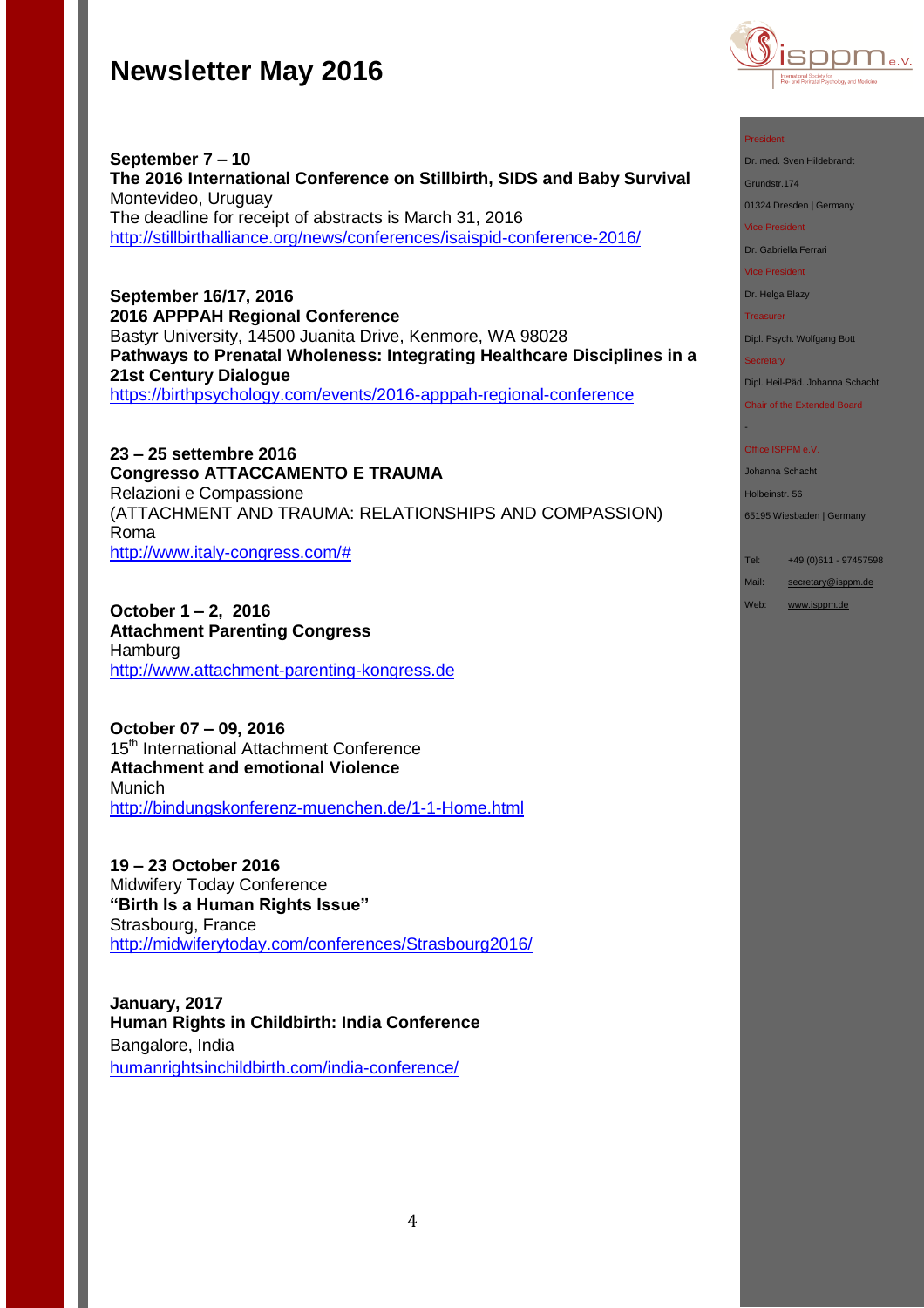

President

Grundstr.174

Dr. med. Sven Hildebrandt

01324 Dresden | Germany Vice President Dr. Gabriella Ferrari Vice President Dr. Helga Blazy **Treasurer** 

Dipl. Psych. Wolfgang Bott

Dipl. Heil-Päd. Johanna Schacht Chair of the Extended Board

65195 Wiesbaden | Germany

Tel: +49 (0)611 - 97457598 Mail: [secretary@isppm.de](mailto:secretary@isppm.de) Web: [www.isppm.de](http://www.isppm.de/)

**Secretary** 

Office ISPPM e.V. Johanna Schacht Holbeinstr. 56

-

## **Further Education**

In Germany:

### **Baby Therapy Training**

With Rien Verdult Contents: trauma therapy for babies, healing of attachment disorders Soundness in prenatal psychology Support for parents Frequency: 12 weekends in 2016/2017 Sat: 11am - 19h Sun: 9am - 16h Data: 2016: 28/29 May 3/4 Sept, 1/2 Oct, Nov and 12/13 17/18 Dec 2016 2017: 14/15 Jan, 4/5 Mar, 1/2 Apr, May 20/21 , 26/27 Aug, September 30 + 1 Oct and 11/12 November 2017 Location: Trier, Germany, Cost: € 250 per weekend More information: [Sarah.Burgard@web.de](mailto:Sarah.Burgard@web.de), [rien.verdult@skynet.be,](mailto:rien.verdult@skynet.be) Registration: [Sarah.Burgard@web.de,](mailto:Sarah.Burgard@web.de) Tel: +49 (0) 6588-987049

### **Foundation Course**

with Max Peschek and team in Parin at the Baltic Sea: Beginning 21 to 28 April 2017 More Info: [www.ippe.info/courses/intermediate\\_course.html](http://www.ippe.info/courses/intermediate_course.html) Information and registration: Max Peschek, [peschek.max@t-online.de,](mailto:peschek.max@t-online.de) Tel.: +49 (0) 421 7 3210

In the Netherlands:

## Organised by ISPPM Country Group Netherlands/Belgium **Integrative Baby Therapy Training**

Professional and practice oriented pre- and perinatal birth psychology Training leader & Tutor: Matthew Appleton MA RCST KCP Tutor: Jenni Meyer

Organizer & Assisting: Yvonne Welling

- Module 1: 11,12,13 March 2016
	- **Working with the Family Field**
- Module 2: 10,11,12 June 2016
- **Birth Issues and Diagnostic Skills in Working with Babies**
- Module 3: 7,8,9 October 2016
	- **Prenatal Issues and Diagnostic Skills in Working with Babies**
- Module 4: 27,28,29 January 2017
	- **Birth and Beyond**
- Module 5: 19,20,21 May 2017
- **The 'Bioenergy of Wellness**
- Module 6: 6,7,8 October 2017

### **Transitions**

Location: Rotterdam The Hague area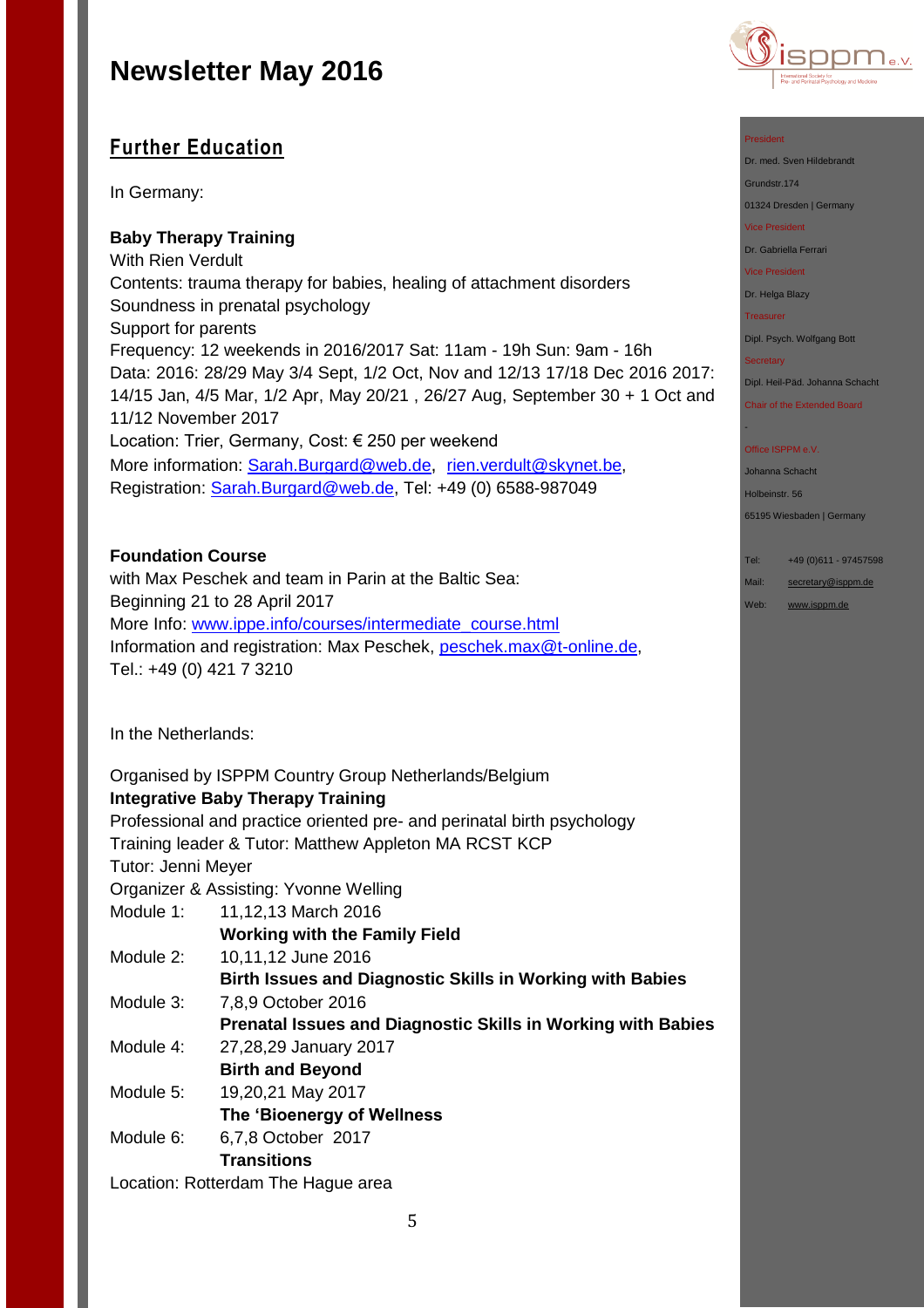**Advanced Embodiment Course**

**Workshops/Seminars**

With Karlton und Kathryn Terry and Peter Schindler Place: Seminarhotel Wasserfallen near Basel

[training/](http://www.isppm.de/en/integrative-baby-therapy-training/)

Tel.: 0031623394688

In Switzerland:

In Belgium:

Intro Course

More information:<http://www.conscious-embodiment.co.uk/courses/>

Contact: Yvonne Welling: [integrativebabytherapytraining@gmail.com,](mailto:integrativebabytherapytraining@gmail.com)

Information and registration: [http://www.isppm.de/en/integrative-baby-therapy-](http://www.isppm.de/en/integrative-baby-therapy-training/)

Information: [http://www.ippe.info/courses/embodiment\\_hourglass\\_classes.html](http://www.ippe.info/courses/embodiment_hourglass_classes.html)  Registration: Max Peschek: [peschek.max@t-online.de,](mailto:peschek.max@t-online.de) Tel.: +49 (0)421 7 3210

With Max Peschek (IPPE), Assistants: Sylvie Geerdens and Marleen Dols



#### President

Dr. med. Sven Hildebrandt

Grundstr.174

01324 Dresden | Germany

Vice President

Dr. Gabriella Ferrari

Vice President

Dr. Helga Blazy

Treasurer

Dipl. Psych. Wolfgang Bott

**Secretary** 

-

Dipl. Heil-Päd. Johanna Schacht

Chair of the Extended Board

#### Office ISPPM e.V.

Johanna Schacht

Holbeinstr. 56

65195 Wiesbaden | Germany

Tel: +49 (0)611 - 97457598

Mail: [secretary@isppm.de](mailto:secretary@isppm.de)

Web: [www.isppm.de](http://www.isppm.de/)

## 22 - 24 April 2016 The intro-course is suited for anyone who is interested in pre- and perinatal psychology and his personal process, especially pediatricians, gynecologists, body- and psychotherapists, craniosacral therapists, osteopaths, lactation consultants, nurses and midwives. The course will be held in English. Translation in German and Dutch is possible. Information: Marleen Dols, [marleendols@online.nl](mailto:marleendols@online.nl) Website: [http://www.birthimprints.com](http://www.birthimprints.com/)

**"Healing from the very beginning"**

**Pre- and Perinatal Psychotherapy**

In Switzerland:

Karlton Terry will be in Basel for **Baby Clinic:** 19/20 November 2016 <http://www.isppm.ch/programm/karlton-terry/>

In Austia:

### **Babytherapy Advanced Workshop**

With Karlton Terry Treatment of IVF-Babys Location: Wienna Date: October 30 - November 2, 2015 Information and registration: Claudia Versluis, *claudia.versluis@aon.at*